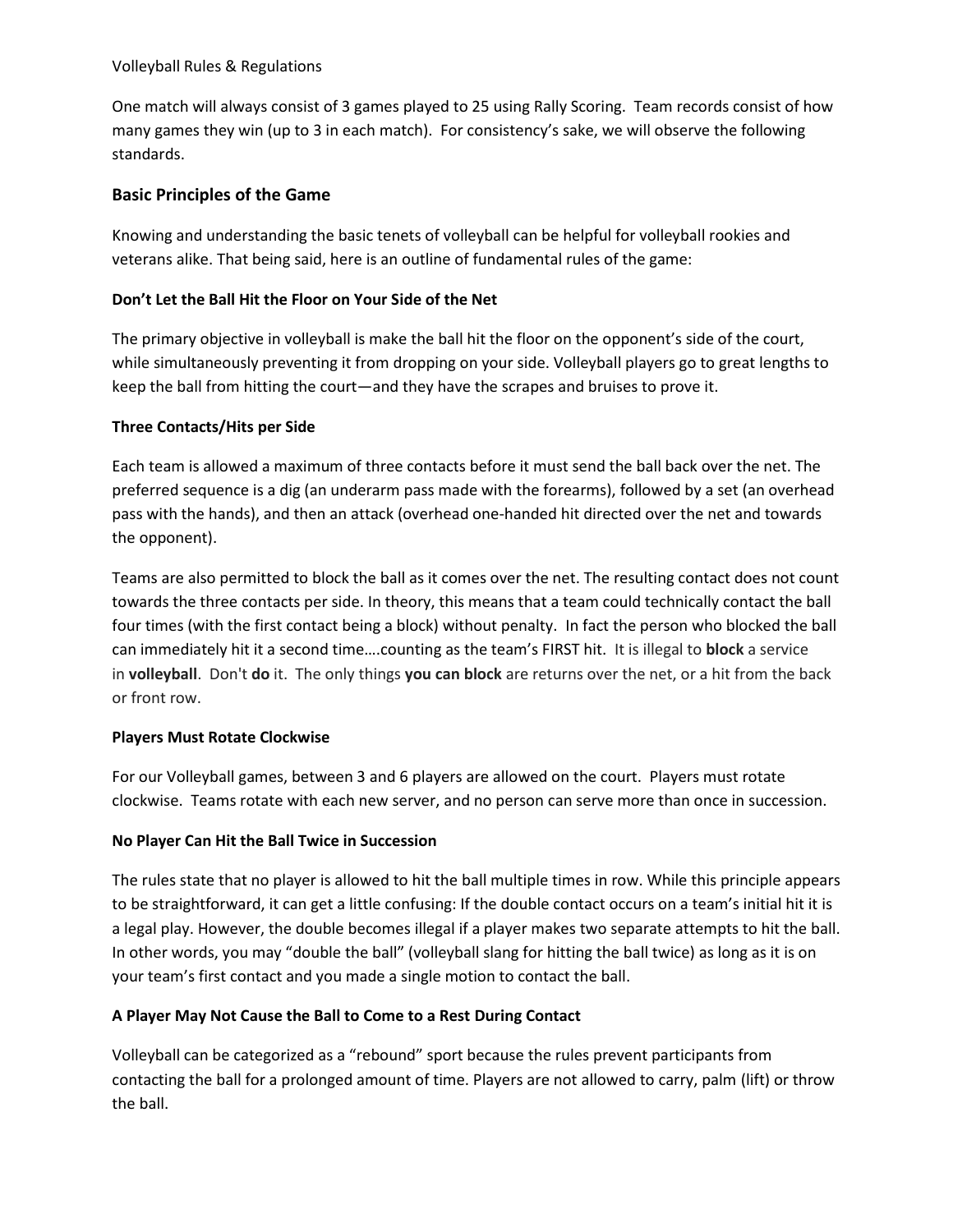#### **The Net is Off-Limits**

No part of a player's body is allowed to touch the net, but, participants are permitted to play the ball out of the net during a volley. Your feet/body/hands SHOULD NOT completely cross over the centerline under the net. Your feet are allowed to touch the center line under the net, but cannot be completely across the line. Hands may cross the centerline above the net only after hitting or blocking the ball. Again, no part of a player's body is allowed to touch the net.

## **Game Play**

Our Volleyball matches consist of 3 games; a team's record is determined by how many games they win (up to 3 games each match). Before the start of a match, teams will conduct a coin toss. The winner of the coin toss has the option of choosing to serve or to receive the serve. The privilege of the "first serve" will then alternate between teams in subsequent games.

The first team to 25 points wins the game, but play continues until one team wins by at least two points. For example, if the score is tied at 24-24 and team "A" scores point 25, the game is not yet done because neither team has gained a two point advantage. If there is less than 20 minutes left when the 3<sup>rd</sup> game starts, this 3<sup>rd</sup> game will end at a score of 15 (still must win by two).

### **Scoring**

A point is awarded when play stops at the end of each rally. A team does not need to be serving to score points. This scoring method is called "the rally point system."

Some common scoring tactic include: Setting up hits to aim at the weaker players on the team; aiming for vacant areas on the court; or spiking the ball close-in to the opponent's side of the net. Any rule infraction will also results in a point for the other team.

## **Substitutions (Players coming late or leaving early)**

We require at least 3 players and no more than 6 players on the court at one time for a game to count. A late player may join into the game only during dead ball situations. The late player must be positioned to be the next player to serve the ball. If a team has more than 6 players, additional players rotate in and out at the service position.

## **Time Outs**

Each team is allowed one 60 second time out per game.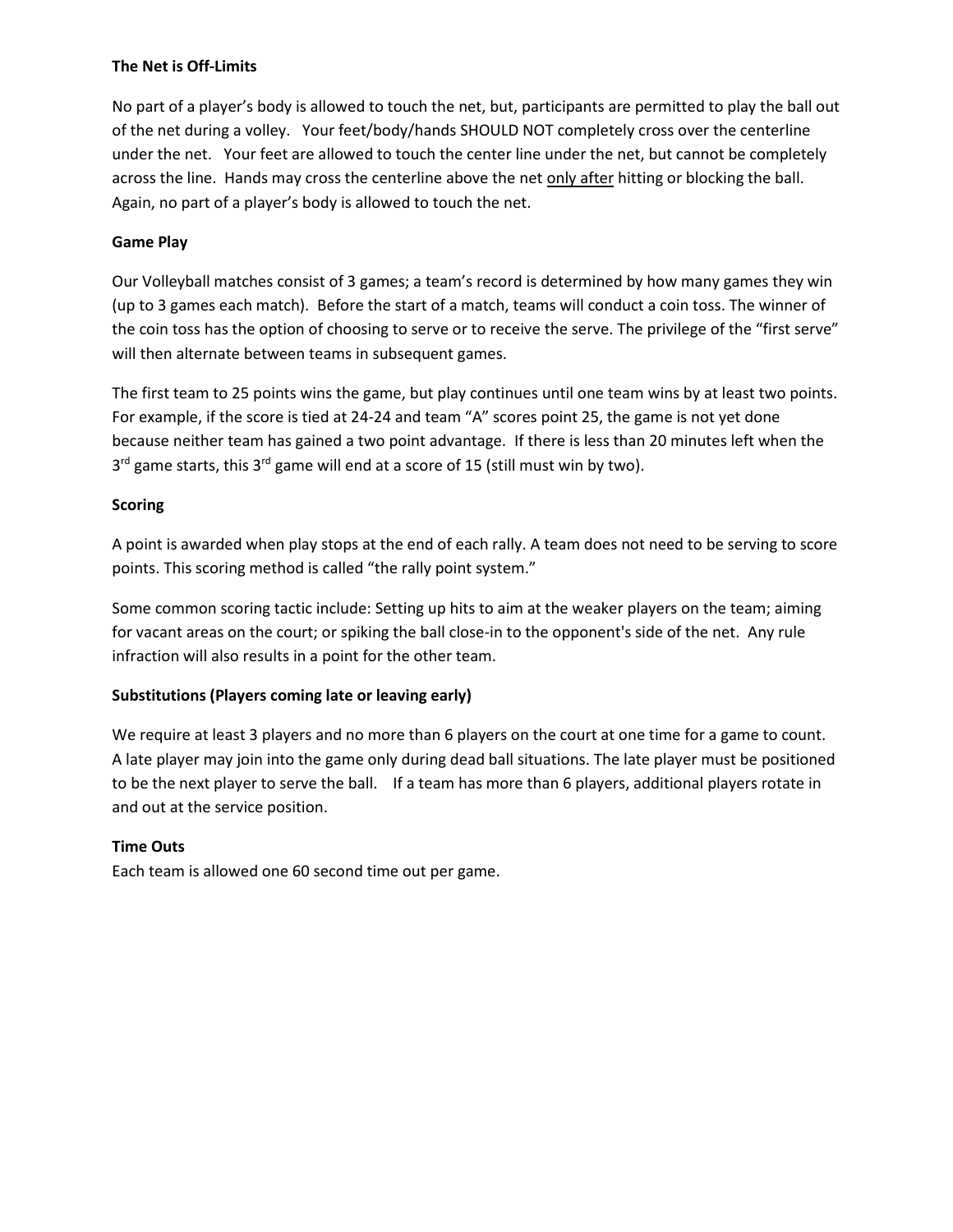#### **The Skills**

There are five fundamental skills in the sport of volleyball: serving, passing, setting, blocking, and hitting. While it is natural to have a greater inclination towards certain skills and not others, a player should have a general grasp of all the basic skills.

Below is a brief description of the skills and the rules that pertain to each.

### **Serving**

The serve initiates play. While there are several different serving techniques—the underhand serve, float serve, jump serve, and top spin serve to name a few—the objective is always the same: send the ball over the net and into the opponent's court.

To complete a legal serve, and thus begin the rally, the server must contact the ball behind the end line and between the sidelines. While we don't have officials for our games, it should only take about  $10 - 15$ seconds to serve the ball. Please don't delay the game.

The serve may touch the net as long as it passes over to the opponent's side. If the server misses the serve and the ball does not go over the net, a sideout is called and a point is awarded to the other team.

### **Passing**

The pass is a method of receiving an opponent's serve and/or overhand attack. There are two popular forms of this skill: the forearm pass and the overhand pass. Proper technique for the forearm pass requires the passer to join the forearms together at waist level to form a platform with which to direct the ball to the desired target. When executing an overhand pass, the player users the hands to direct the ball.

The rules that most affect this skill are those regarding legal contact of the ball. Because it is illegal to catch, palm, or throw the ball, the passer receiving a hard driven ball must be sure to keep contact brief and precise.

## **Setting**

When setting the ball, the goal is to position the ball in the air so that a teammate is able to easily complete an overhand attack/hit. The overhand technique –contacting the ball above the head with two hands simultaneously—is the most common method of setting. A team generally executes the set during its second contact.

#### **Blocking**

A block is an attempt to halt an opponent's attack by jumping with the hands overhead to create a barrier at the net. The most common blocking violation is touching the net. Good technique can help prevent mishaps, but sometimes, net violations are inevitable. It is not a net violation if the ball hits the net and causes the net to touch a player.

It is illegal to **block** a serve in **volleyball**. The only things **you can block** are returns over the net, or a hit from the back or front row. If you block a serve it results in a point for the other team.